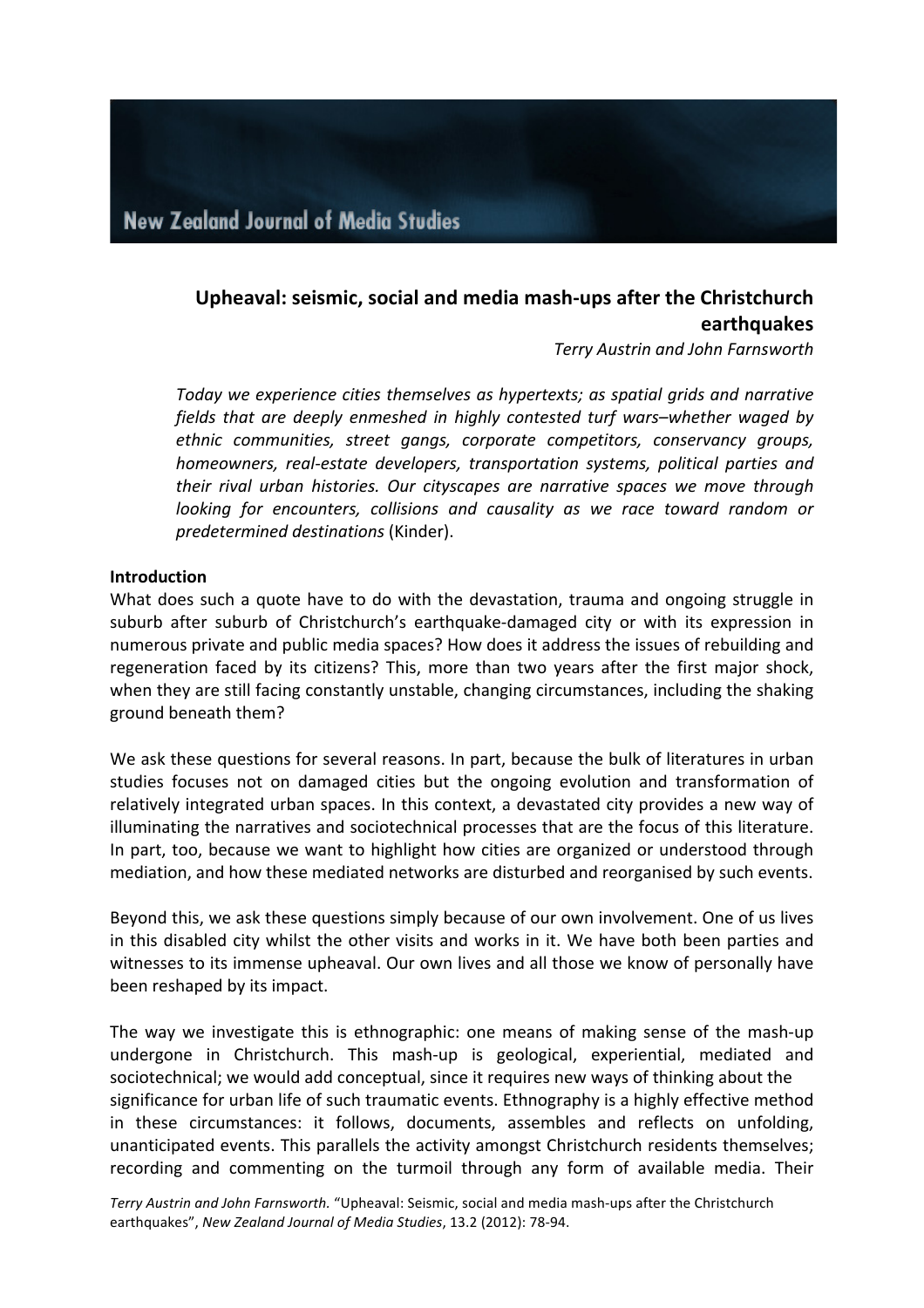activity amounts to a paraethnography (Reichman): an attempt by subjects to make sense, often in informal ways, of the experiences they are undergoing (Holmes and Marcus). This amounts to the assemblage of a new, cross-cutting set of narrative grids and hypertexts arising from the quakes' aftermath. It enables us to follow how citizens begin to re-imagine their city and how this intersects with prevailing literatures on urban architectures and material forms.

We develop the paper this way as a means of playing off, or highlighting, the tensions between sets of disciplinary frames. In this context, it is counter-productive to reduce one to another; privileging media studies, by implication, over ethnography, documentary theory, urban studies or even actor-network theory. This is particularly the case where such disruptive events are, themselves, not only a hybrid assemblage in their own right, but call for a hybrid assemblage in order to understand them.

The primary way we take up these questions is by means of paraethnography and by foregrounding one particular media discourse: Gerard Smyth's film *When a City Falls*. As noted, both ethnography and paraethnography are ideal methods for tracing and assembling the sense of given events and relationships from the perspective of actors themselves. The film itself illustrates this and the widespread response to its release in November 2011 indicates just how well it subsequently captured popular sentiment. We draw, then, on the film as a kind of probe: a way not only of representing local voices and experience, but of investigating wider issues in urban studies as it relates to Christchurch.

We emphasise that *When a City Falls* (hereafter *WACF*) is simply one form of discursive network that ties, or fails to tie, to numerous other networks in mobilising a particular account of what the city was, or should, become. There are numerous other discourses, public and private which emerge in relation to the earthquakes. Following the February 22 earthquake, these ranged from communication via Facebook and mobiles (Hansen), other social media and sites such as TradeMe, Storify or GiveaLittle donations (McManus), to the extensive use of Twitter and Twitpics (Parker). Burns and Burgess trace how widely Twitter was used, whilst Mabbett describes not only the different output from the #eqnz and #chch hashtags (#chch aggregated the quake tweets) but also reveals that in the first hour of the February 22 event, there were already 14,000 views online of the damage to the Cathedral.

If these voices constitute a concert of voices, then *WACF* is only one account amongst many in the discursive arrangements around Christchurch. Equally, it is only form of discourse because its narrative is juxtaposed, online, with discourses that are textual, aural and visual. These range from blogs to mp3 downloads to the personal images and videos that have flooded Christchurch Facebook pages. Together, they create potentially innumerable, dynamic sociotechnical assemblages, and hence discourses. Each could be said to have varying degrees of visibility depending on their varying success in enrolling other participants around one account of the quakes over another. Smyth's film, released on wide screen and DVD, can be viewed as one such success.

To follow the mash-up of sociotechnical experiences and mediated narratives, we begin by situating *WACF* in relation to some general conceptual issues. We then outline events in Christchurch, using the film as both a probe and a narrative thread. This foregrounds the film as an oligopticon; one partial view of the city revealed through the mobile eye of the camera (Latour and Hermant). Simultaneously, we frame the film itself in terms of the documentary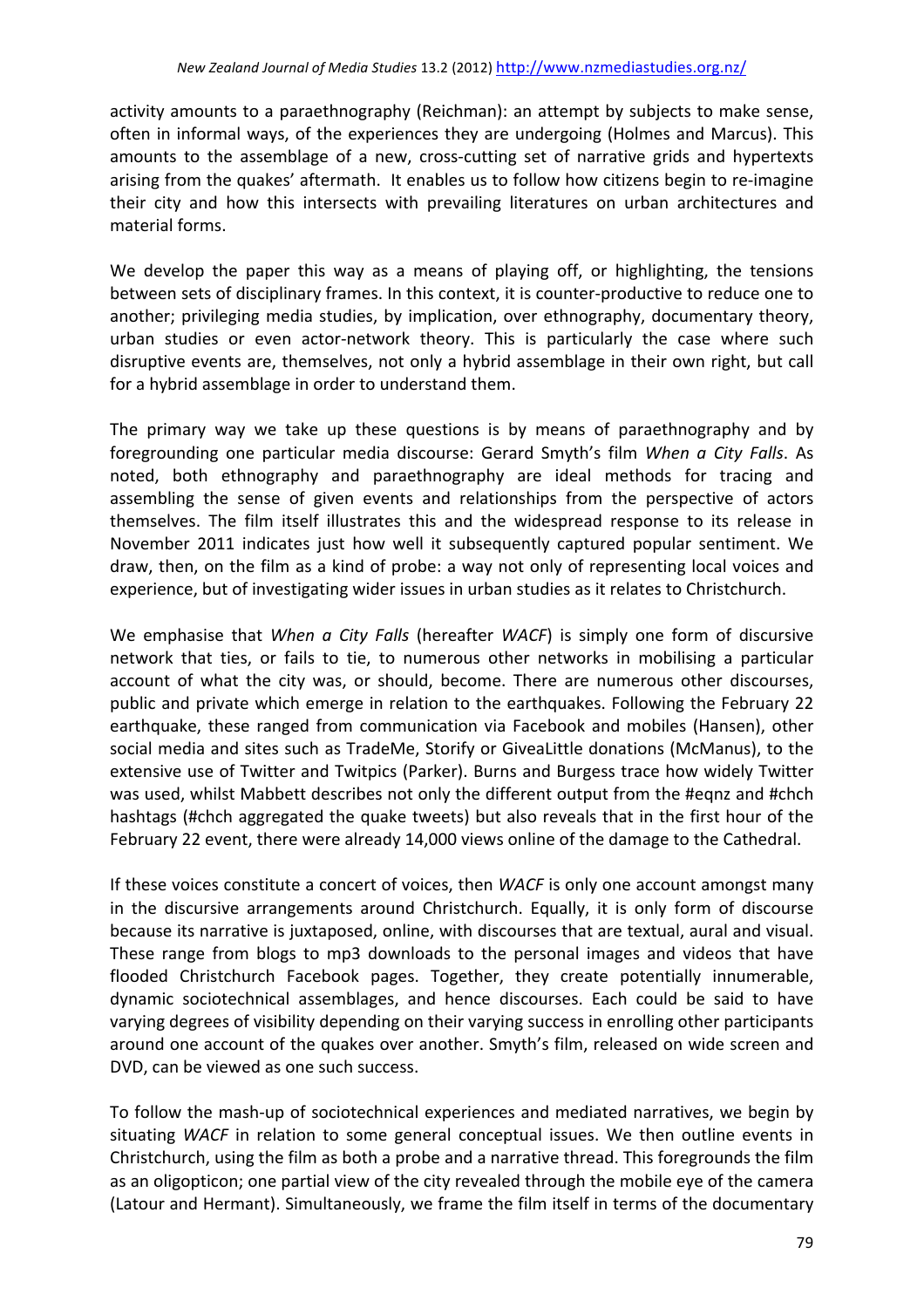genre of city symphonies. We do so to show not just how this genre frames Smyth's film but also how contemporary multimedia, unknown in the early legacy of this genre, reworks the genre itself. This also highlights what the film *can't* reveal, the invisible infrastructural damage  $-$  the technological unconscious (Thrift) – that silently bound the city together. This enables us to situate and discuss the multiple registers of urban formation and how these can, potentially, be reworked or rethought following the city's massive disruption. We do this particularly through discussion of Ash Amin's recent work on the urban social ("Good City", "Rethinking", "Collective Culture") and on the urban politics of the street. Taken together, all these sources foreground issues of public space, public imaginaries and how these are constituted through the machinic order of the city (Amin and Thrift "Cities", Latham and McCormack).

### The film and the city

We start with the film as a visualized, mobile oligopticon. What do we mean by this? Foucault famously drew on Bentham's image of the panopticon: a means of surveillance where a central authority could monitor every activity of the citizens under its control. 'Pan' suggests total and complete coverage; to this, Latour counterposes oligo - an assemblage of parts, an image he drew on in his investigation of Invisible Paris. Here, the attempts to monitor traffic networks, or other forms of necessary surveillance, were only ever partial (Latour and Hermant).

The implications of this reformulation are radical. Theoretically, they point to the reworking of a debate more than a century old in the social sciences, between Durkheim's image of society as a whole social body, and Tarde's emphasis on the social as a collectivity, one formed out of fluid, networks of connections (Latour, Latour et al). Practically, the implications undo the inherently paranoid notion of a centralized, all-seeing authority in favour of the mobilization of networks of citizens, each with their own interest and partial views of the worlds they inhabit. Politically, they invoke a range of traditions, from Arendt to Foucault, which suggest how social groups constantly mobilize against, or in disregard of, state authorities in order to articulate and pursue their collective interests.

Technologically, the reformulation is radical in two ways. First, it foregrounds the often invisible alliances between humans and technologies that are essential to the creation of collective action. Second, it discloses how these sociotechnical networks shape human interaction. They shaped the boundaries of mediated interaction as individuals attempted to understand and manage what was happening to them. This could be through cellphones, blogs, emails, texts or even films such as *WACF*, but through technological limits – relying on car batteries to power cellphones in the absence of a power grid, or the resort to placards or notes when cell towers failed. What the earthquakes reveal is how the violent rupturing of these chains of sociotechnical connection leave the city's citizens vulnerable and disconnected. This is what Thrift describes as the technological unconscious: the software incorporated into systems of water, power, sewage, telecommunications systems that, invisibly, link and secure the city's daily, routine activity. Suddenly, the technological unconscious has become visible.

These inherently radical perspectives are central not only to Smyth's film but to all media portrayals of the city. Equally, they are central to understanding cities and their reconfiguration. Christchurch's experience highlights both of these because it tears open these otherwise routine and accepted assumptions and allows us to examine them freshly.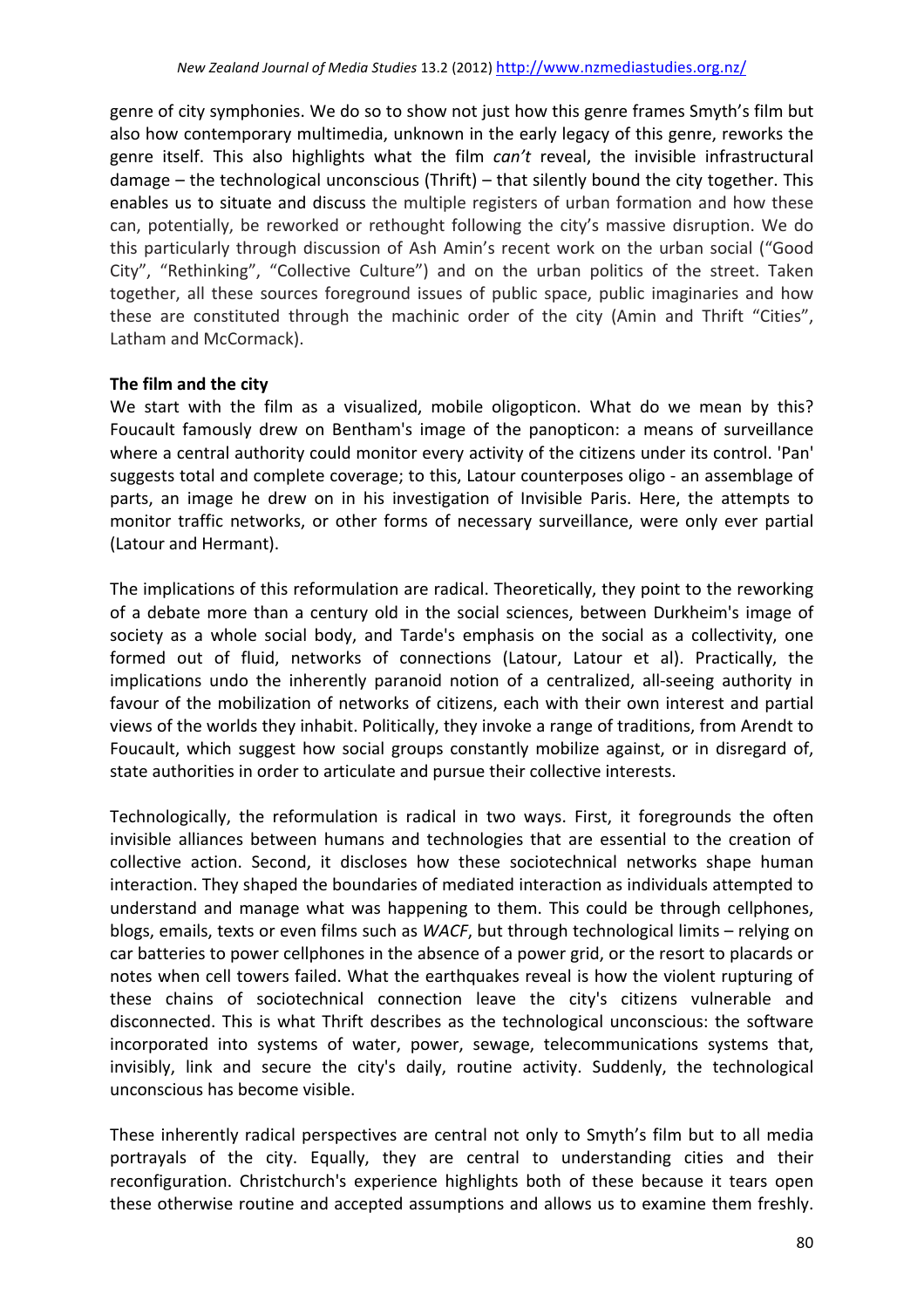At the same time, it opens up significant questions about what we mean by a city in the process of having to rebuild it.

Following Latour, *WACF* is constituted – as all media visualizations are – out of a network of connections mobilized and articulated through what we see and hear on screen. It may appear, as media representations often purport to be, a 'global' view of Christchurch. Yet, a 'global' view on mass media is always partial: some suburbs, some personalities, some events, some accounts or narratives appear to represent all of the city that falls. The film illustrates the limited networks of connection particularly vividly precisely because it only articulates some aspects of Christchurch. Inevitably, it leaves viewers, particularly residents, noticing those features that were absent.

The film is partial in another, crucial aspect. It barely encompasses the machinic city; the complex infrastructures invisibly linking and organizing the city's daily, routine activity. We return to this later in the paper.

### **The City Symphony films**

The City Symphony film is a recognised genre, but the conventions ordering such films have been continually reworked as the genre has travelled from Europe to North America and on to Asia and Australasia.<sup>1</sup> The European city symphony films of the 1920s (*Berlin, The Symphony of a Great City; The Man with the Movie Camera*) experimented with the artistic possibilities of film and montage. Ruttman and Vertov present Berlin and Moscow as assemblages of circulating machines  $-$  trains, trams, cars, electric pylons etc - and mobile persons carrying out their daily activities of work and leisure. Ruttmann operated with the concept of a city as centred and everyday life as impersonal spectacle played out in the streets of the city. Vertov's film presents cinema as an art of the machine, an art of motion. For both filmmakers, cinema is a mediator of modern urban and industrial experience. But, as the making of such films shifts from Europe to North America, they increasingly focus on neighbourhoods and mundane everyday life rather than the iconic city centre. In a conventional sense the focus shifts from the 'macro' city to the 'micro' of the everyday as experienced by particular subjects / communities. In addition there is a shift from concealed surveillance camera(s) views from nowhere / everywhere (panoramas and close-ups used by Ruttman and Vertov) to focusing on communities and following networks across cities. A *Bronx Morning*" by Jay Leyda (1931) is an interesting, intimate contrast to the impersonal *Berlin* and *Man with a Movie Camera*.

Changes in technologies facilitate changes in film grammar and film space: the introduction of facial close ups, reverse angles; speech, music and voiceover, or subjects giving their point of view. These shifts, the same shifts that took place in ethnographic film, move the city symphony film from the point of 'construction' of the expert filmmaker / editor to the no less-constructed points of view of subjects and the complex spaces they inhabit (Adil, Shapins and Tsivian). This is how *WACF* works.

This expansion of what is documented by city symphony films points to the need to view them as experimental hybrid forms always improvising with the possibilities of the developing technologies of film. Similarly, the US documentary maker Pat O'Neill suggests the obvious: that the modern city is not simply a public space or a set of public spaces, but a concentration of particular private spaces as well (MacDonald 123).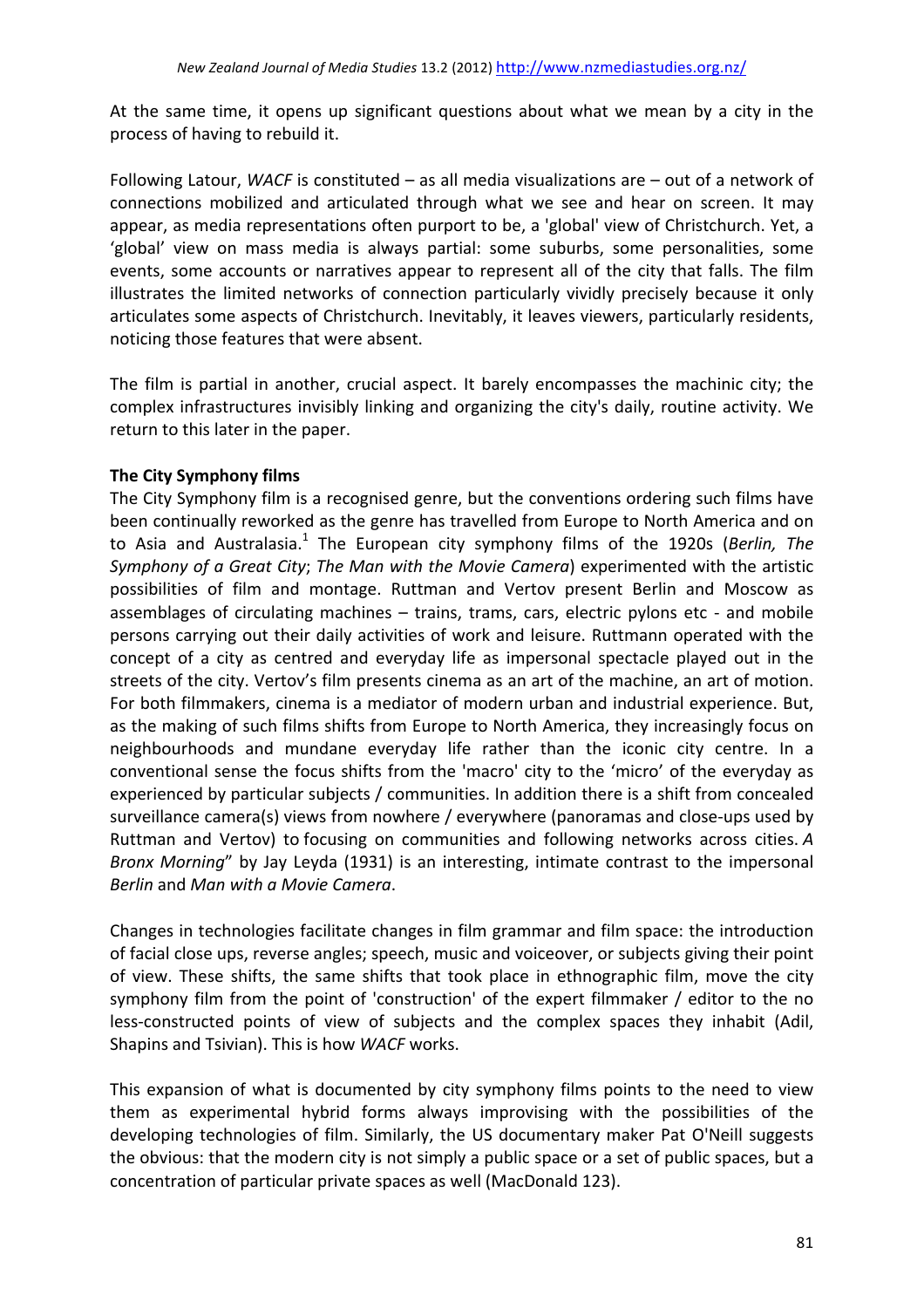Kinder extends this to O'Neill's concern with ecologies in the city symphony film. As she comments: 

while the city symphony form has assumed that the city is a space that can be dealt with as basically separate from the country, O'Neill suggests what we know to be true: that every dimension of city life is made possible by alterations in the country that surrounds the city.

This antinomy is constantly implicit in Christchurch's relationship to the surrounding country, one itself damaged by the earthquakes. This evokes Kinder's opening reference to the contemporary city as "urban networks that are simultaneously local, regional, national and global, turning cities themselves into database narratives". Kinder's inclusion of databases and narratives points to the city as both a networked and mediated form, and it is this that is vividly portrayed in the way the film *WACF* follows earthquakes. The filmmaker is one among many followers of earthquakes. Earthquakes are mediated by different institutional forms of media.

### **The film and its public**

What, then, does the film portray and how did it connect with its publics? We begin with another discursive form, a local blog, Second Sight to provide an adroit summary of the film and what it records:

Smyth starts from his inner-east Christchurch neighbourhood and works out. His [...] Christchurch is one where Piko [the alternative food store] and its surrounding shops were central and Merivale and Riccarton go unmentioned. Smyth weeps offcamera at the sight of the ruined Basilica, where he had once been an altar boy, and we note that his Christchurch is more Catholic than Anglican, generally bohemian and working class, or at least egalitarian.

### It continues:

Smyth is not reporting the official lines or following the official timeframe. His is an earthquake story largely free of CERA, Bob Parker and Gerry Brownlee, one that focuses instead on community responses and individual ways of coping. Beyond Smyth's inner-east neighbourhood, the emphasis is on Avonside, Bexley, Aranui, Linwood and Lyttelton, with trips to Sumner and Kaiapoi. It is the Christchurch of Lianne Dalziel and Garry Moore, rather than [former Dean] Peter Beck  $$ although Beck does appear briefly with his Anglican Cathedral  $-$  and Christ's College. The bigger picture, as reported in most media – events like the "share an idea" expo, or the red-zone land offers and insurance wrangles  $-$  has been deliberately overlooked in favour of smaller stories.

The film takes the form of a lament; a nostalgia for a past that has been destroyed. At the same time it celebrates the solidarity of the ordinary Christchurch residents. It is a peculiar version of a city symphony, as we discuss below: days in the life of a city in crisis rather than simply a city in motion, as city symphony films commonly depict. It was this crisis that eloquently communicated itself to a Kiwi diaspora. The first London screening was a major event, one warmly welcomed received back in Christchurch. The London premiere was in Brixton [TVNZ, "Kiwis Gather in London"]: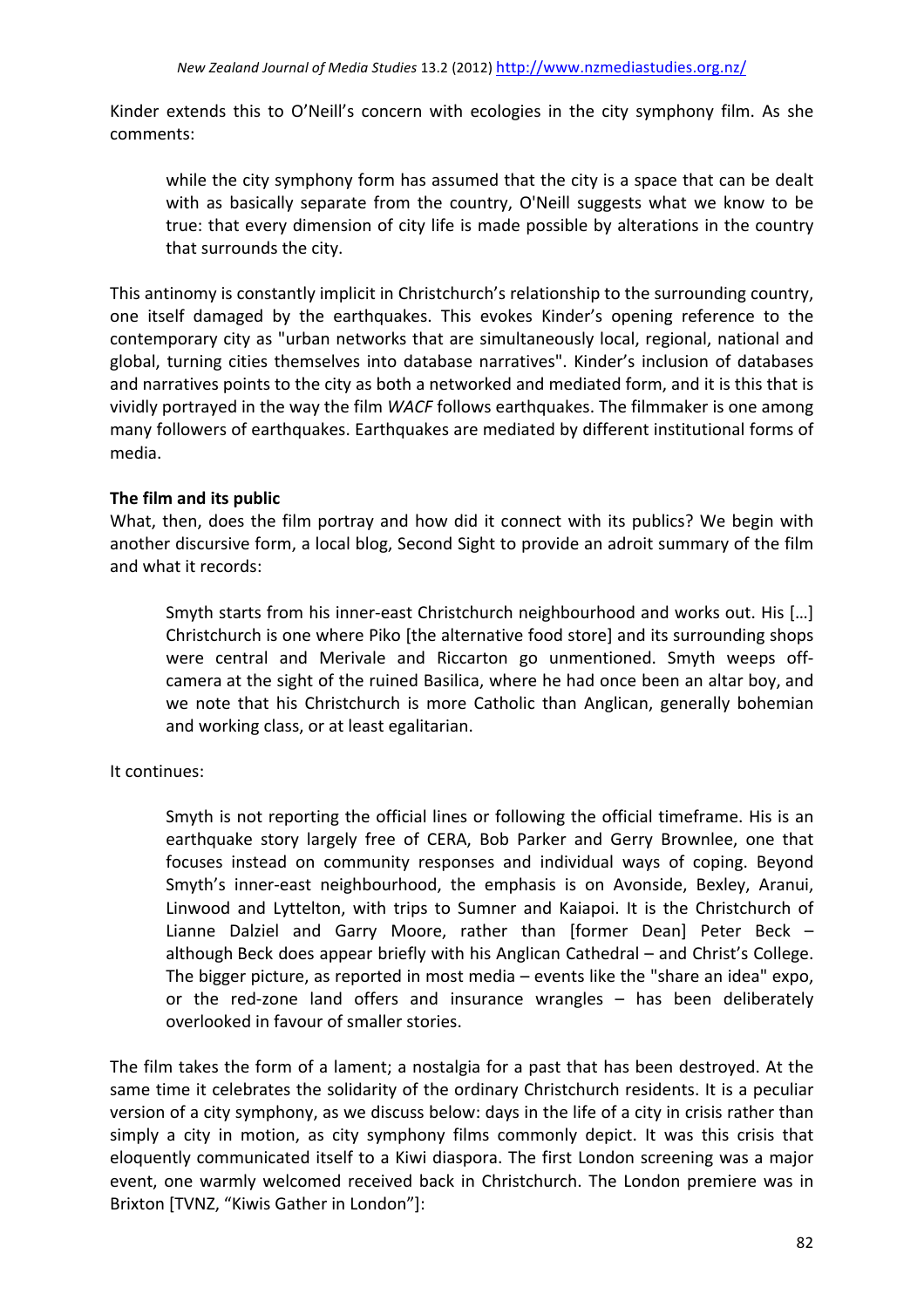Hundreds of Kiwis have gathered in London for a charity film event to commemorate the Christchurch earthquake anniversary.

The Ritzy cinema in Brixton today hosted two sold-out screenings of a powerful documentary which follows the lives of those affected by the September, February and June earthquakes and ongoing aftershocks in Canterbury.

From Washington, a WACF Facebook writer reported:

There was hardly a dry eye in the auditorium, as NZ Ambassador Mike Moore presented the first US showing of the movie

Similar responses were reported in New Zealand itself. As Marti Duda commented on his blog:

I expected it to be a quickly-stitched together bit of overly-emotional drivel featuring badly-shot news footage. After seeing "When a City Falls" I realized I was wrong on all counts... The cinema was a very quiet place when the final credits rolled at the end.

*Stuff.co.nz* reported that 'A feature documentary about the Canterbury earthquakes has finished its "phenomenal" 12-week run in New Zealand cinemas, where it outsold blockbusters, including the latest *Twilight* film.' It quoted a local cinema manager:

It has done so well in Canterbury because we don't get to see ourselves on TV very often. We don't have Piha Rescue or Shortland Street. We don't get to see our neighbours on television as often as others. Television is all about Auckland.

It is an absolute thrill when people say it was cathartic for them and they cried from beginning to end and went home and had the best sleep for months.

A more personal blog on Ruth's Reflections ran this way:

Because Gerard [Smyth] is a neighbour there is considerable coverage of "our" corner, and nearby buildings. In one shot you can even see our purple cottage. Above all it's a film about the people, including quite a few I know personally.

Blogs are part of a flood of material, personal and public, responding not just to the film, but to the experience of the earthquakes. These have since been continuous on social media, from Twitter to Facebook, and in every other conceivable mediated outlet, whether Youtube, cooking manuals, podcasts, photography books, university student radio documentaries or polytechnic webcasts. It also includes the proliferation of visual mapping accessed constantly by residents on official sites such as Geonet, CERA, RebuildChristchurch, or Christchurch Quake Maps.

These accounts, a few of hundreds, highlight both the personal response to the events and the difficulties of creating a panoptic view of the city and its damage. The alternative, illustrated by Smyth's film, is an oligoptic one. But the blogs, too, are oligoptic, each piecing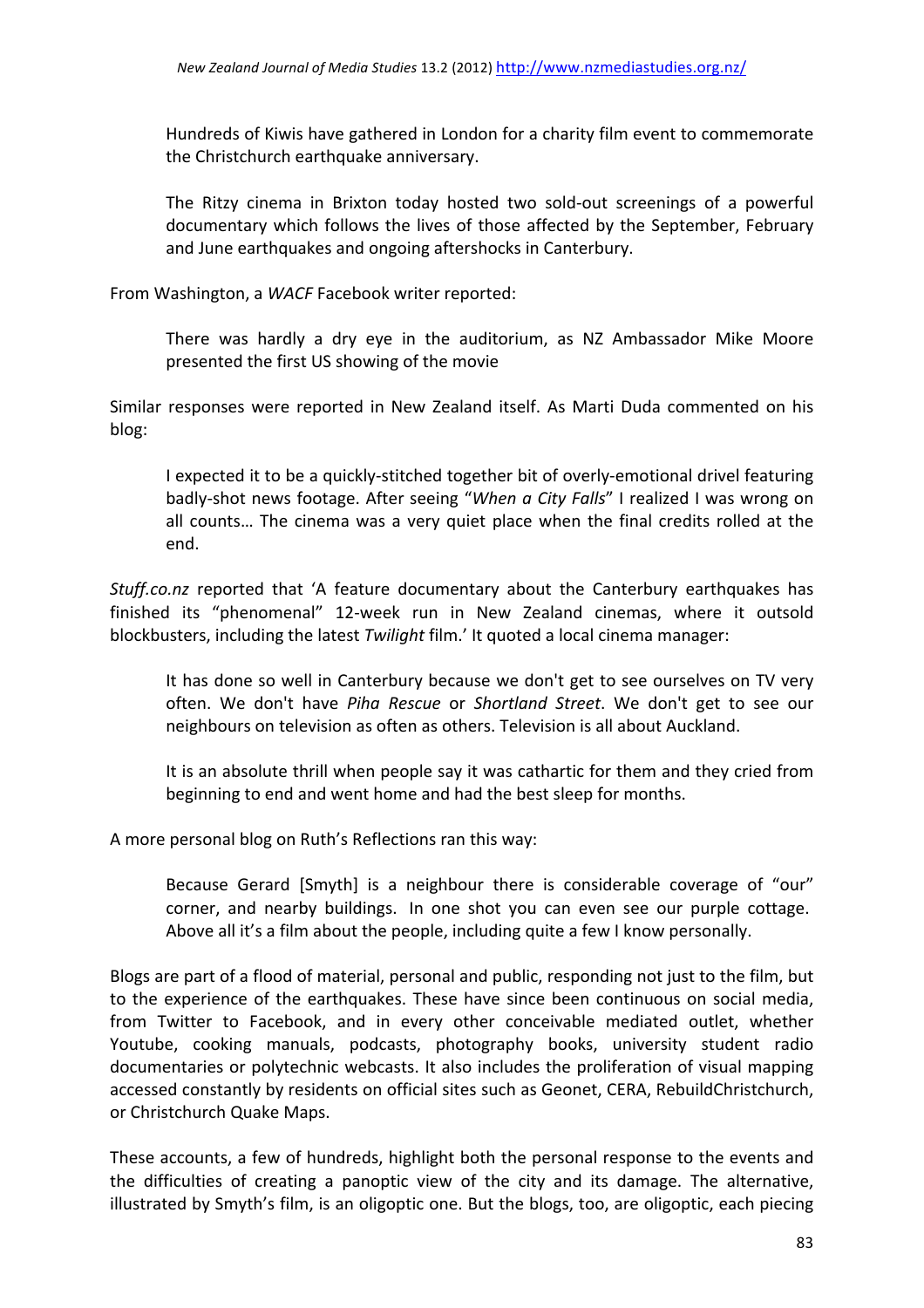together a shifting portrait of the city like an incomplete tapestry; one which, by definition, can never be entirely fixed or finished. Instead it is always provisional and partial.<sup>2</sup> Incidentally, our own account is equally oligoptic, because, as ethnographic researchers, we are subject to the same, partial constraints to those of our paraethnographic informants.

### **The Camera: The Mobile Eye**

The position from which the 'truth' of the city can be seen is not that of human vision. It is a mediated position which a citizen can occupy only by becoming a viewer of televised events that provide access to a city centre now operating as a restricted zone or a retrospective account assembled from the records of a mobile cameraman in the form of a film.

The panorama is the 'poetic' view that the filmmaker exploits throughout the film. It is played off again and again against the destruction in the city streets and suburbs. The view mixes landscape - beaches, mountains and sea - and the cityscape of high rise buildings, streets and parks. This 'double' panorama effectively enhances the destruction of buildings and streets and the fear on the faces and in the voices of people. The film is therefore very different from the confident portrayal of the modern city presented in the city symphonies of Vertov and Ruttman. This is a city in which people and machines have not subordinated nature. Here nature and the city remain entangled and the citizens remain vulnerable to unseen developments recorded on seismic charts but not visible to the eve or the camera. In this city the unknown remains central and the camera is unable to record everything. It is a city symphony film that records the folding of multiple times of nature, technologies and peoples. 

The key to this process of making the film is chance encounters on the street. The filmmaker follows the earthquakes insofar as much of it is *live film captured on the day* when people did not know what was happening  $-$  it starts on September 4 with the first earthquake; includes the Boxing Day earthquake and then the February  $22^{nd}$  and June  $13^{th}$  earthquakes. All of these are filmed as they happen and we witness the response by people. Most dramatically, on and after February  $22^{nd}$ . It is at this point in the film that we see the destroyed city and the people assembling in Hagley Park and Cranmer Square, with many shots of people being rescued from buildings and walking out of the ruins. The sequences of Urban Search and Rescue workers continuing night and day with rescue and demolition reveals the day to be a ceaseless twenty-four hours.

It is people's words that provide the vocal accompaniment  $-$  the acousmetre (Chion)  $-$  as the film moves constantly from site to site (like Vertov's Man With a Movie Camera). It recalls Vidor's *The Crowd* in its use of long shots and how individuals are located against the background of the destruction. The Anglican and Catholic Basilica, along with other churches, many now demolished, feature throughout the film.

The temporal ordering of the film is given by the earthquakes that the filmmaker followed. Of course, 'followed' is important because the decision to make the film was not informed by what would happen on February  $22^{nd}$ . He cuts the film with scenes from Christchurch before the quake at the beginning  $-$  bicycling through Hagley Park, Cashel St Mall and elsewhere in the contemporary city and interpolates photographs of the pioneers building the city and the city in the 1950s. There is a sense of a time line  $-$  a linear time line of progress. This is imposed on living through and being in the earthquake that sets the city back; but the narrative is that 'we will go on', we have an opportunity. We will go on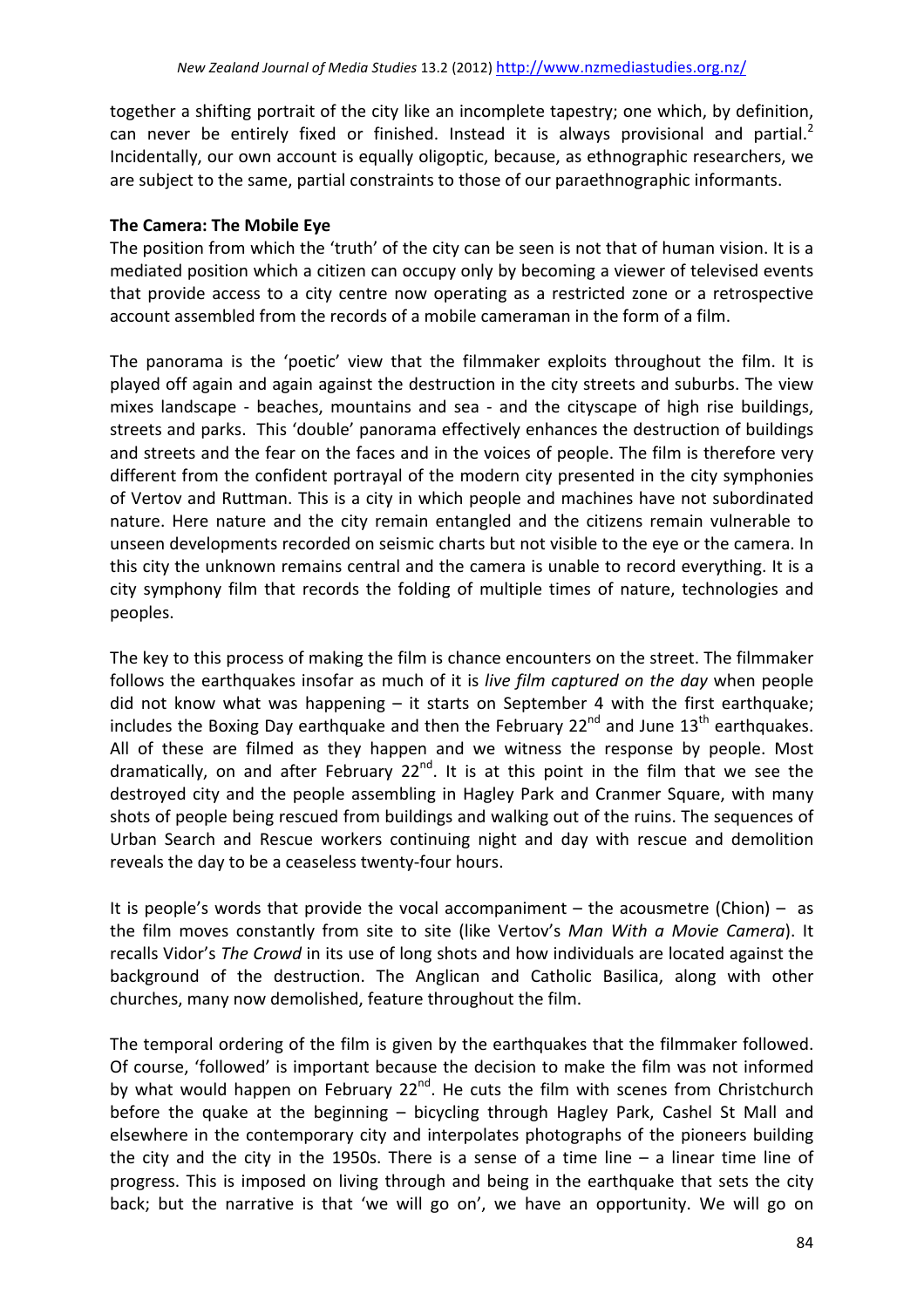because of the character of the 'ordinary' people and the practices of cooperation and community reaches across not just the city but the nation  $-$  buses from Wellington, guys down from Auckland; the Rangiora Express delivering food to the Eastern suburbs etc and the multinational USAR. There is no sense that we will go on because we have good government or our leaders know what they are doing. John Key is featured once but he is being shown around  $-$  he does not speak for the nation.

Where was the city? The centre and the churches (the Arts Centre doesn't feature), High Street and the CTV building and then the constant movement across the suburbs  $-$  the eastern suburbs, Sumner and Lyttleton . Never in the west or at the university or in the north apart from one shot of a church spire coming down in Merivale. The filmmaker follows the damage, and the city we see is the damaged city, not the city as a whole. When we do see the city as a whole, repeatedly from the Port Hills, we don't know what is going on from these panoramic shots.

There is no necessary sequence to the shots, but rather an attempt to include a range of accounts and events (eg pulling down of London Street, Lyttleton) that take place across the city and suburbs. It is an effective capture of the city as a sensorium by a filmmaker moving through / a mobile camera recording in the streets, homes and parks of the city. And it is reinforced by city sounds: people's voices and music being played as events were filmed  $$ the brass band at New Brighton, the folk singer at a gapfiller event, the folk song that ends the film. And the clever use of disembodied voices - police emergency calls at the start of the film and the occasional use of radio announcements to fix what is happening; and throughout the sound of ambulance and fire engine sirens piercing both day and night. And of course the sound of the earthquakes as they tore buildings apart and moved the ground.

The links between the shots are made through the use of intertitles announcing the dates of the earthquakes as they happened and the suburb that was being filmed. The filmmaker is heard questioning people occasionally and the film starts with his statement "I was born a few blocks from where I live now. This is my account of what happened here". This is an insider's view of the city as it ruptures across 2010 and 2011. At this point we are witnessing not the city but the setting of the city  $-$  sea, mountains, sheep, beaches and birds. It is a pastoral rather than urban setting that is presented. The film constantly poses the problem of how to capture a city on film.

## **Capturing the city**

For instance, the film doesn't acknowledge that the city is composed of multiple shopping malls that serve as centres for the suburbs. It also excludes the airport but includes the port of Lyttleton, because the 'town' was badly damaged. It also excludes the chronic traffic jams that were a feature of the days after the earthquakes. The reasons for excluding these features of the city, places that Auge refers to as non-places, are not clear but it should be noted that inclusion would have compromised the pastoral theme of the film / city. This theme of a low density suburban city is very much an Australasian phenomenon.

The film captures the exploded assemblage of the city. The ruined roads, water flowing in the streets, liquefaction in the suburbs, destroyed and collapsed commercial and residential buildings, the dust, the broken pipes and cables, smashed cars and buses, all feature. The immediate consequence of the evacuation of the city into parks and squares and the fear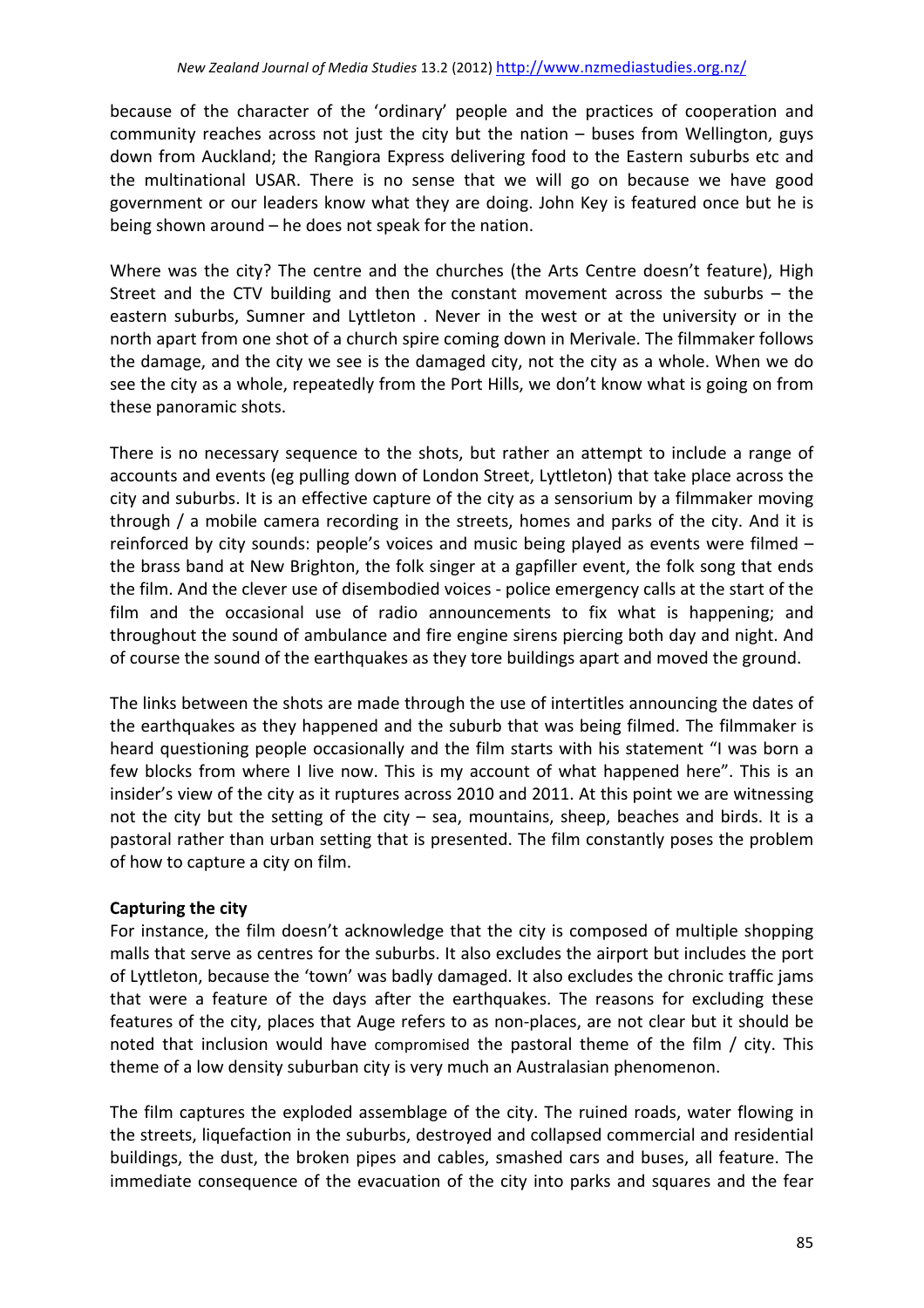and anxiety this caused are also featured. The assembling of people in these sites was a potent sign of the city reconfigured.

The dominant image of the city and suburbs is one of people on foot, walking or running away from collapsing buildings and walking to and in parks. This is not a film about driving in the city or traffic chaos and yet this is what happened after the quake.

Fear, stress and anxiety, all carried in people's bodies and expressed concerns, are evident throughout the film.

### **Narratives**

The film is composed of multiple narrative accounts of what happened. Individuals provide their accounts of the extremely variable event referred to as the earthquakes. These 'ordinary' individuals are spoken to in an opportunistic way by the filmmaker though he returns to three individuals  $-$  a geologist, baker and an older woman, a survivor  $-$  and updates their accounts; what has happened to them and how they view the events now.

The film corresponds to the argument that the city is more than its centre. By following the destruction through the suburbs it takes up the arguments raised by Merrifield ("Lefebvre", "Right") and Amin ("Good City"). The city is the collection of communities that have been incorporated into the 'imaginary' of Christchurch. So Christchurch is the original city centre but it is also the beach and hill suburbs. It is a particular imaginary.

In addition, the city is presented as multicultural with Pakeha, Asian and Maori all featured in different shots. The multicultural USAR rescue teams are also represented. Yet, this is one of the points at which the strains of assemblage – of mash-up – become evident. The film's ending gives voice to a Scottish planner concerned with sustainable cities but, as Peter Calder noted, it seemed jarring and platitudinous. Similarly, contrasting San Francisco, Portland and New Orleans appears as a gloss job. In these instances, the official view is presented with shots of conviviality across all three recovered settings. Arguably, this ignores the problems of Katrina and New Orleans (recently highlighted in another city documentary, Gary Hustwit's *Urbanized*, 2011) and over-estimates the changes in San Francisco and Portland. These points imply closure in an environment still far from settled.

Nonetheless, what the film provides is, in part, a series of snapshots, not just of places but of individuals and their lives. These range across diverse inhabitants; they're intrinsic to the mash-up created by the earthquakes.

### **Constructing the imagined city**

The film represents the city as an imagined community - one in which the creative response of its citizens will rebuild a future. In this respect, it is a utopian film. In watching it, we don't always separate the real and virtual city; yet it also reflects something of Antonio Negri's perspective on cities (Obrist): "the construction of urban cooperation, in the liberty and the imagination of people who define and provoke it". Looked at generously that is what the film argues.

The other side of this is the city as (commercial) circulation, the reterritorialisation of the city in the suburbs; the creation of a polycentric city with a multiplicity of centres (like Los Angeles). A polycentric city was already one well advanced in Christchurch, with expanding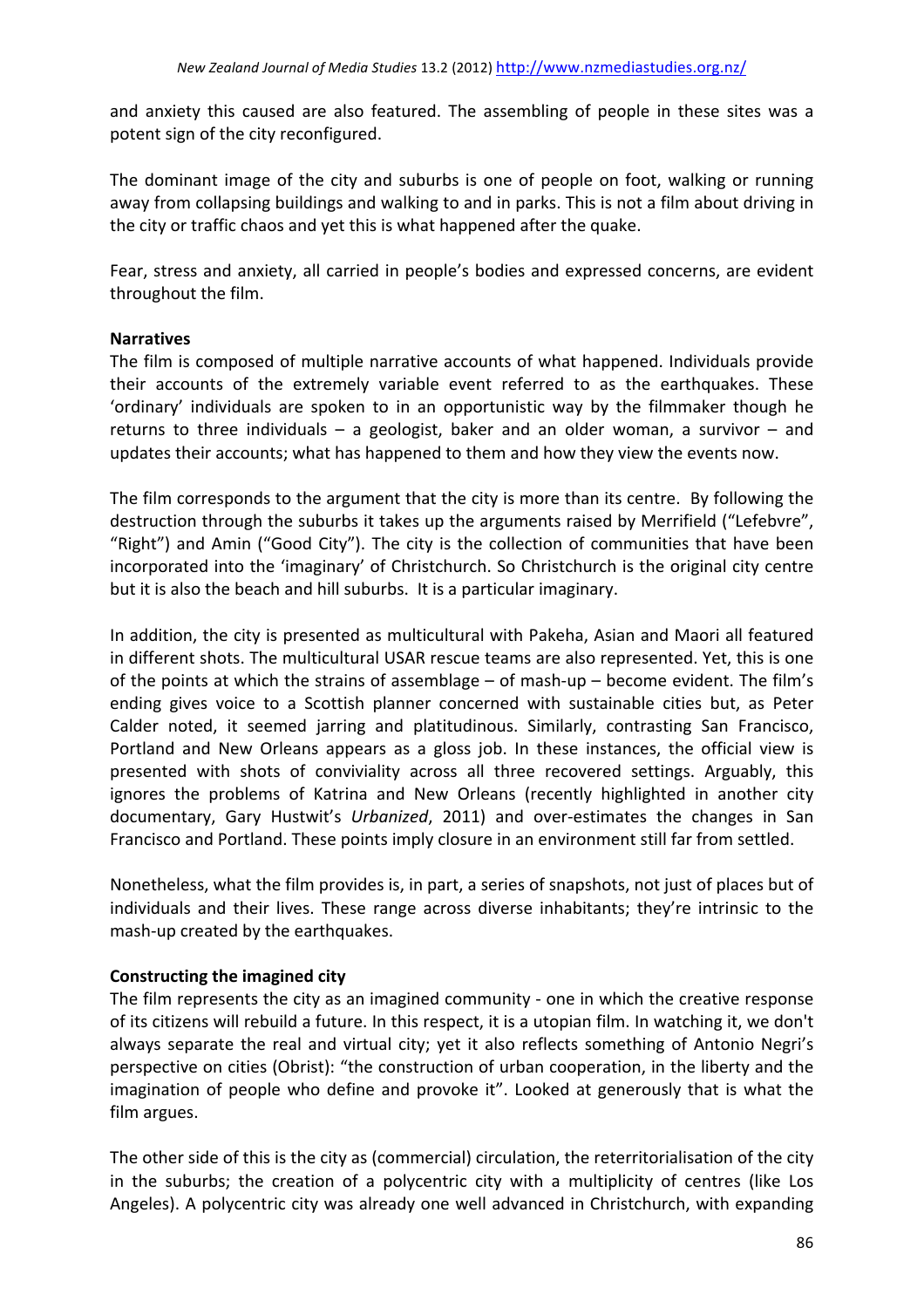suburbs and new malls, and emerging satellite centres such as Rolleston and Northwood. It has been given a further push by the earthquake. This raises the issue of the city and public space. What constitutes a city: is it conserving a centre or can there be urbanity without a centre? The film oscillates, implicitly, around this tension in relation to how Christchurch is to be rebuilt.

Amin ("Rethinking" 109) writing of a different context comments:

This is the city revealed as a community of communities, held together by an extraordinary range of objects of political communion. The result is an urban political field of fragmented and invisible or materialized dispositions, one that requires active effort in constructing a local commons and a local public. There is no ready politics of local community to draw upon around the classical sites of city hall, public space or facial recognition. Instead, a politics of local attention is obliged to both visualize a specified urban commons (e.g. shared services or a particular urban ethos) and enrol many tools of political communion (from friendship circles to billboards and manifestos).

The film 'tells' us how drawing together these indivisible associations transforms the way we understand cities. The film is both unlike, and more than, a traditional city symphony in that it documents the urban / suburban region. The city centre is not named but the suburbs are named by use of intertitles. The city centre is not represented through officials: Bob Parker is featured a couple of times but not acknowledged as the Mayor, and is not speaking on behalf of the city. The suburbs are represented through (unnamed) 'ordinary' people talking about what happened to them or, as in the case of Lyttleton, through the destruction of London Street. The 'communities' of Kaipoi, Governors Bay, Heathcote Valley, Sumner are also included in the 'city'.

The filmmaker moves freely through space, interconnecting a number of story lines. Smyth's camera becomes the observant walker on the street in contrast to the voyeuristic 'panorama' that an anonymous flaneur enjoys - a distinction that de Certeau makes (157-158). The film's portrayal of an urban topography comes less from its very effective location shooting than from the simultaneity of interacting and contrasting incidents within an interconnected space that his crosscutting between places reveals. For instance he intercuts shots of people sleeping in tents in Aranui with shots from the porthills of the sky and the city below followed by shots of the city centre now emptied of people and destroyed. And among the destruction a single coffee cup and saucer left intact on a table outside of what was a café. The objects  $-$  cup, saucer and table  $-$  no longer connected to café and customer portray the consequences of the earthquake as well as the spoken word. The image concentrates the event and reveals the rupturing of associations, taken for granted. Such cross-cutting creates effects of tragedy and dislocation.

The editing produces an urban entity, a city and its suburbs; in the process it constructs a new patchwork of associations between people and things. This new patchwork cannot be seen, is not visible, from any one vantage, but is plotted by the co-ordination of many viewpoints, making a vast network of partial connections like the city itself. These parallel the narrative grids and hypertexts in Marsha Kinder's argument. But they also echo the kind of urban spatiality described by Dodge and Kitchin – the organization of code / space: how we 'read' the disordered spatial arrangements of Christchurch through the patchwork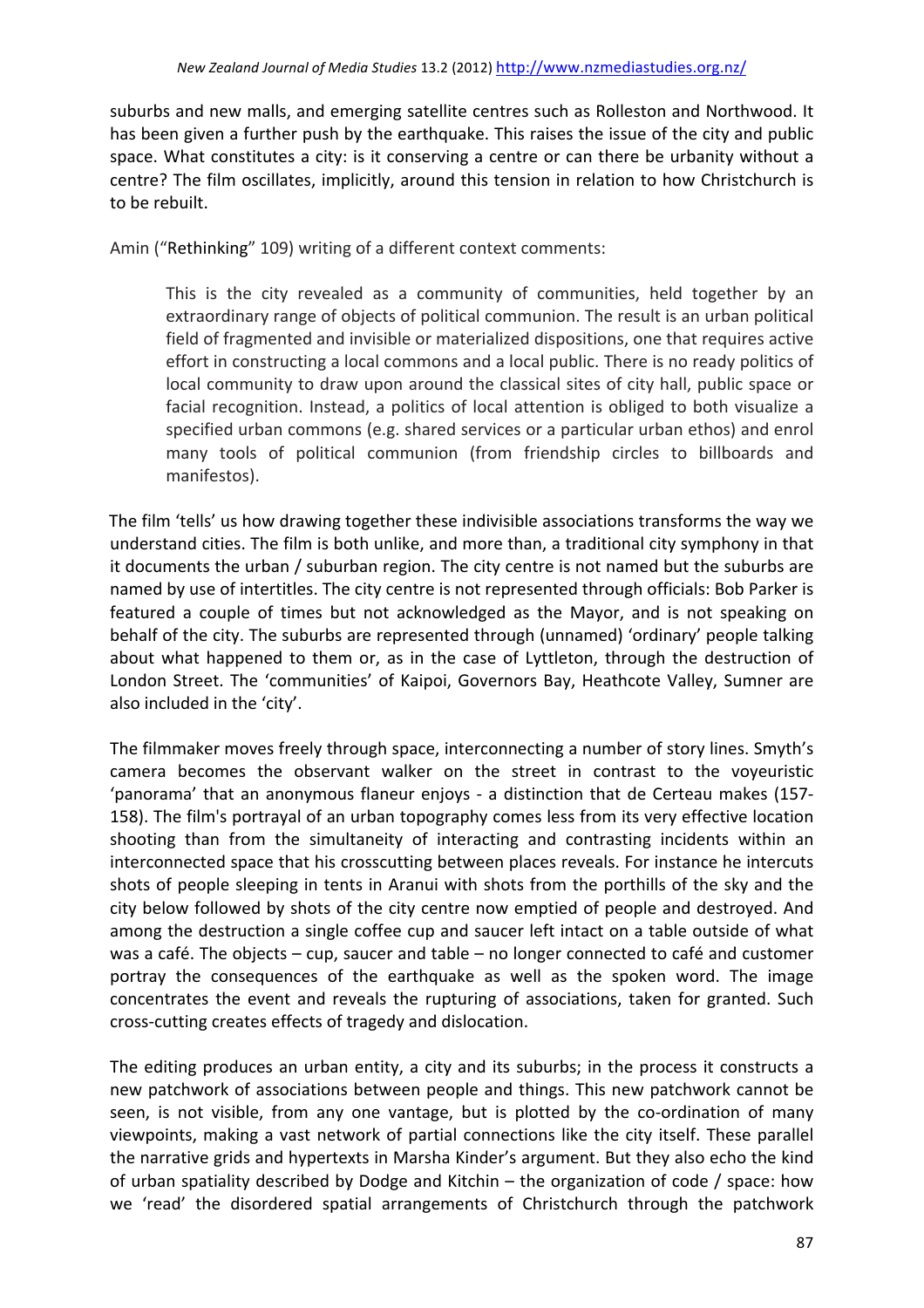constructed by the film. Or, for that matter, through the patchwork of other media forms and practices. These become the codes that organize residential experience.

#### **Discussion: Amin, Urban Ethnography and WACF**

### **Encounter**

If we say the film is composed of multiple narrative accounts we can also say it is composed of multiple encounters. What we witness is film as a politics of encounters (Merriweather "Right", "City"). These encounters take place across an urban region and show the variability and difference promoted by the earthquakes  $-$  the community hall and brass band in New Brighton compared with the individual property owners 'defending' their property in the hill suburbs. The destruction of iconic buildings in the centre played off against water and liquefaction in gardens in the Eastern suburbs. Such encounters also echo debates within urban literature that reflect tensions around human and posthuman concepts of the city (Latham and McCormack). For example, Purcell refers to Lefebvre's influential arguments about the city, where he imagines a 'space of the street in which inhabitants encounter each other, interact meaningfully, and in so doing become aware of their differences and negotiate them together.' Yet, such 'right to the street' arguments are constantly confronted by the crushing infrastructure of capital: the very technological unconscious that shapes the organization of urban life (Merrifield "Right").

#### **Thrown togetherness and Emergence**

The filmmaker carried out what Amin proposes as the agenda for a new urban studies. Smyth follows the processes of spatial formation across the city, rather than, as Amin suggests, 'accepting pre-given orders of spatial arrangement'. In doing so, he shows how 'the combined energy of human and non-human vitality; is 'always rubbing against historically shaped territorial formations' ("Rethinking" 103-104).

Surrounding the film, occasionally glimpsed, is the disruption of the 'machinic order' of the city, 'whose silent rhythm instantiates and regulates all aspects of urban life'. This includes 'the delivery systems, protocols and codes of civic and public conduct that regulate the everyday social life of cities' ("Rethinking" 110). The implicit breakdown was reflected in curfews, then the emergence of burglaries, constant infringements of the red zone and cordons and numerous anecdotal accounts of property theft by salvage firms.

What the film documents is the surfacing of that technological unconscious in the different registers of fear, anxiety, confusion, commitment and purpose. It resulted, as Amin puts it, in 'the ontology of 'thrown togetherness', visibly manifested as 'the relatively unconstrained circulation of multiple bodies in a shared physical space', whether in Hagley Park or throughout the city as residents attempted to resecure their lives or property. This 'situated surplus' 

included many activities that do not form part of an overall plan or totality, many impulses that constantly change the character of the space, many actants who have to constantly jostle for position and influence, many impositions of order (from buildings and designs to conventions and rules).

("Collective Culture" 11)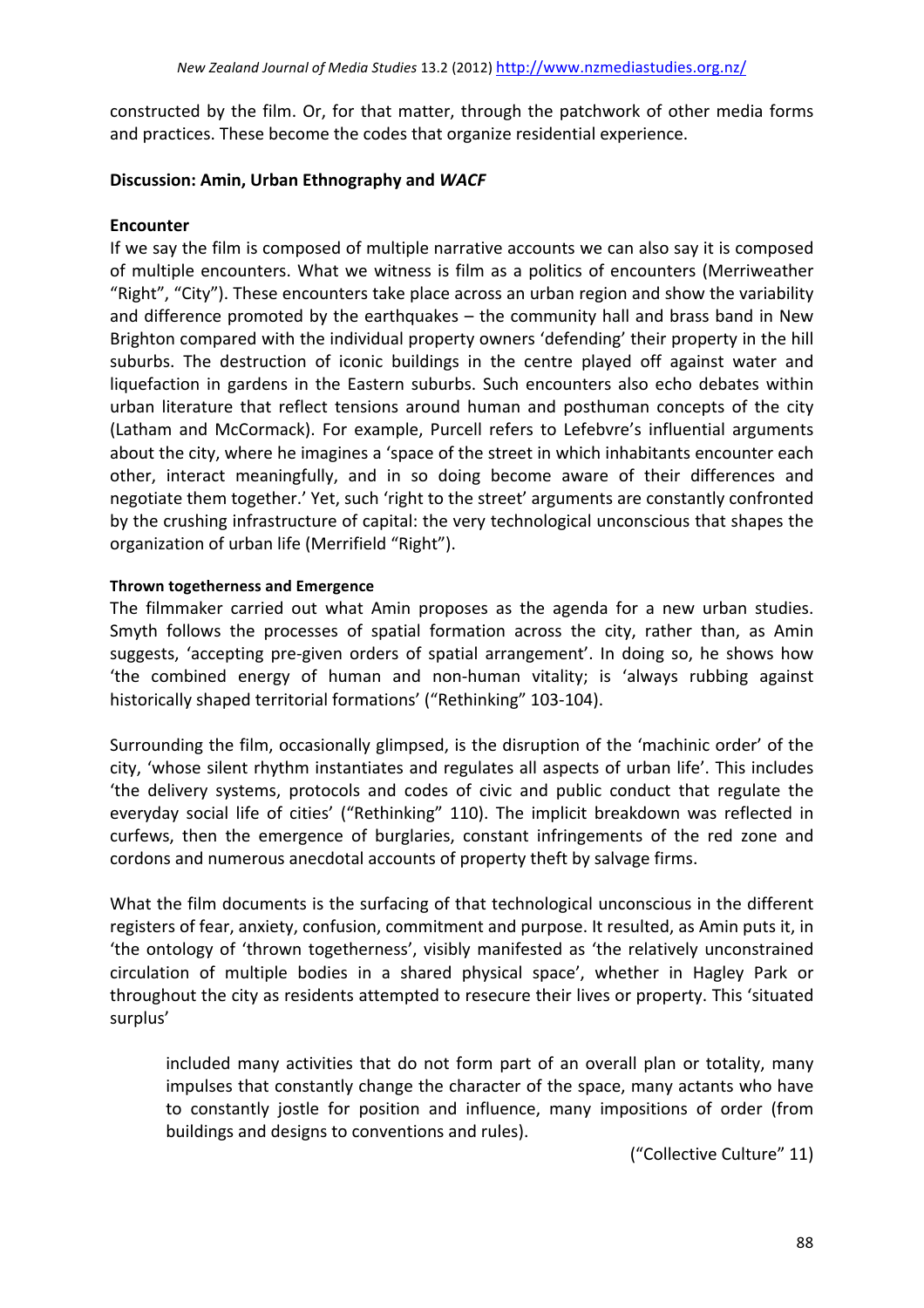This has been the post-quake experience ranging from the demonstrations against the City Council or the RebuildChristchurch movement, to the constant attempts to restore local amenities, deal with insurance companies, and a variety of other agencies such as CERA or the Earthquake Commission. These collisions and confusions echo perspectives within recent urban studies literature but carry a different inflection. Amin, for example, summarises recent literature where he writes of the 'swirl of surplus matter in a given space', and how markets, squares, parks or housing estates create 'more than incidental impact on urban public culture'. Yet, the mingling he mentions of 'human and non-human in close physical proximity' and the way 'rhythms of invention, order and control are regulated by the pressures of this multiplicity' play out differently in Christchurch ("Collective Culture" 11).

Where they differ is in the intensities created by the earthquakes. These, as described, circulated around the lack of power, of sanitation, of water, of simple mobility, or of communication (Love, Edgington). This is where the film is concerned with the unpredictable. From the perspective of urban studies, this provokes, simultaneously, 'a process of ordering and disruption. Settled rhythms are constantly broken or radically altered by combinations that generate novelty' ("Rethinking", 12-13).

This has been, and continues to be, the post-quake and post-film experience: the emergence of container shopping and the CBD container mall, caravan and trailer outlets, congregations of temporary shopping precincts in the city's south; the conversion of churches and school halls to performance and concert venues, the creation of sports centres, the construction of a cardboard Cathedral and much more. Often, these have emerged against bureaucratic regulation as spontaneous, local solutions to the intractable problems of managing daily life. These constitute the 'throwntogetherness' that Amin describes as "Emergence':

While some of this novelty is the result of purposeful action, such as new uses and new rules of public space, emergence properly understood is largely unpredictable in timing, shape and duration ... constantly producing new rhythms from the many relational possibilities. This is what gives such spaces an edgy and innovative feel, liked by some and feared by others, but still an urban resonance that people come to live with and frequently learn to negotiate.

("Collective culture" 12-13)

As Amin observes, the atmosphere of a public space, 'its aesthetics and physical architecture, its historical status and reputation, its visual cultures, subtly define performances of social life in public and meanings and intentions of urban public culture' ("Collective Culture" 15). This is a dimension that WACF effectively conveys. It is also where the mourning over Christchurch's history has been mostly articulated, in and beyond the film: the loss of its old churches and cathedrals, its Edwardian architecture, the Lyttleton Timeball Station; its public buildings, whether these are its major hotels and spaces around Victoria Square, or the Town Hall, even Johnston's tiny grocery in Colombo Street or the AMI Stadium in old Lancaster Park. To deny this mourning, Amin emphasizes, is to neglect the power of symbolic projection, working at the interface between public culture and public space: 'the design of space, public gatherings, the shape of buildings, the cleanliness of streets, the sounds and smells that circulate', all of which come with 'strong sensory, affective and neurological effects' ("Collective Culture" 15). Instead, when residents now walk the central CBD, it is to be bereft of these evocative markers of old colonial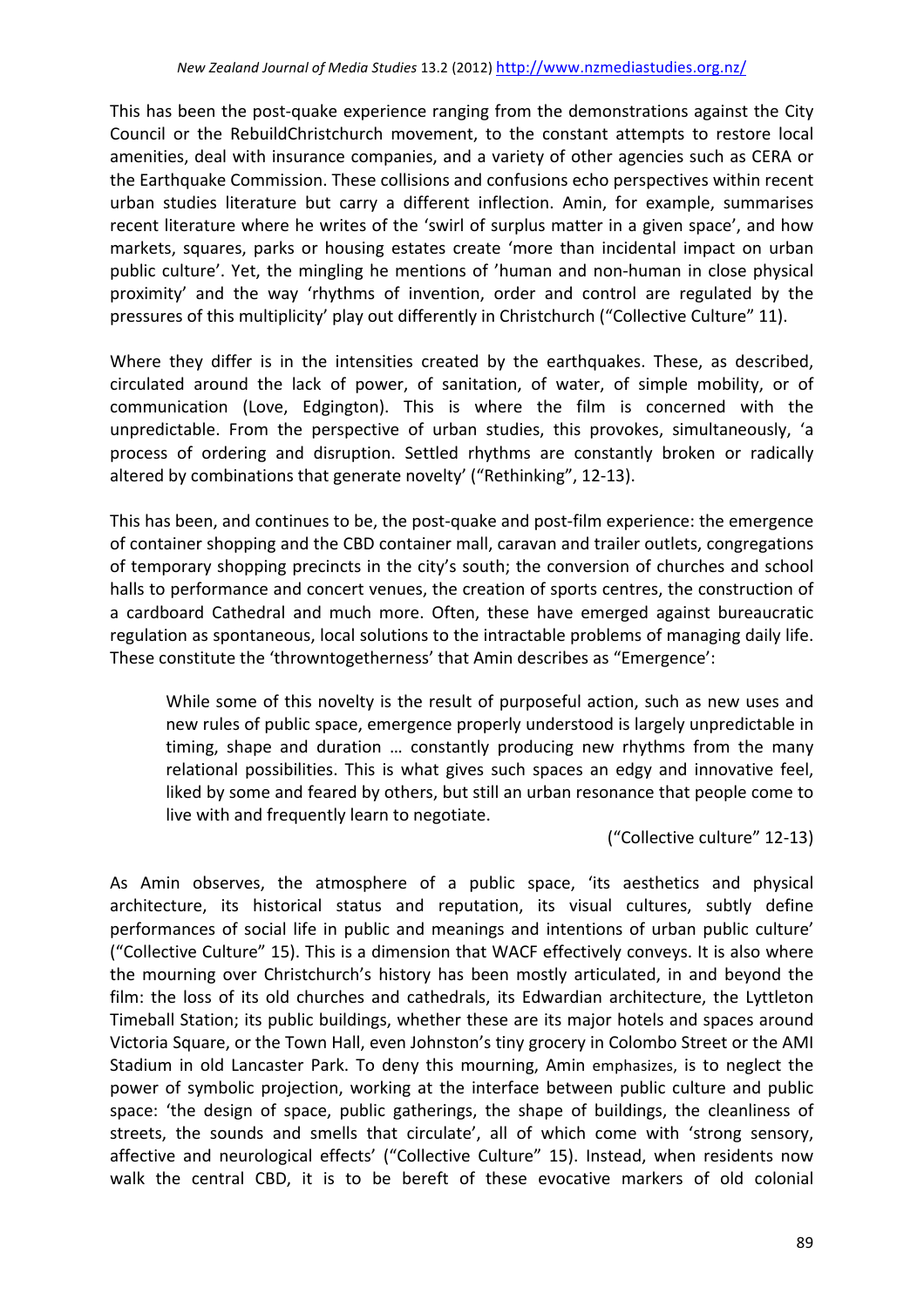Christchurch: the empty, flattened city blocks have erased a shared, personal and collective life, whatever the postcolonial future may hold.

The shots of the Lyttleton ceremony held in the street one week after the February 22nd earthquake portray this atmosphere  $-$  the mix of official and popular responses to the events. The camera scans the faces of those who stand in silence to commemorate those who died one week earlier. The Anglican vicar who led the ceremony then declaimed forthrightly: 

let me tell you Holy Trinity's bell will ring again over our village, waking all you bloody lot up at 10 o'clock every morning.

### **Conclusion**

Over a year has passed since WACF was released. At the time of writing, there are more signs of demolition than of rebuilding. The CBD is now almost unrecognizable, even to longterm residents. The whole city has become mired in complex local politics, including marches and demonstrations, and interminable bureaucratic wrangles between individual residents and the EQC, insurance companies, CERA and the City Council. The city's focus has shifted from the ongoing seismic upheavals of the first eighteen months to the massive social and urban reconfigurations that have come in their wake. This includes the Christchurch Rebuild where a government blueprint threatens to remove property rights from central city owners. This action has led to well-publicized claims of a 'landgrab' and of state profiteering on disaster in ways that have uncanny echoes with the issues raised by Lefebvre and Merriweather ("Blueprint"). As writers, one of us is caught between his insurance company and the EQC over the issue of payment for repairs to both his house and its foundations. The other has numerous friends and colleagues struggling with liquefaction, lumpy roads, limited amenities and a sense of despair that normality will return in their lifetime. These are the mundane faces of the conceptual issues we have traversed. This is the daily, lived reality of mash-up.

This mundane reality raises numerous issues in terms of the popular politics around the reconstruction. So doing, it mobilizes, again, all the issues of narrative grids, hypertexts, the machinic order and public imaginaries. Merriweather writes recently, for instance, of how to sustain a politics of the street: 'how to sustain the intensity of the encounter, how to harmonize it with a continuous political evolution, with an authentic politics of transformation?' ("Right" 475).

His conclusion is for people 'to become space by acting. Nothing is scenic anymore, nothing is necessarily urban; nothing is frill or redundant, alienating or thing-like' (475). But this has to be confronted by Kinder's reminder about political action in the context of highly contested turf wars; and by the estimated \$15 billion of capital poised to pour into the city's rebuild. Add to which is the sheer exhaustion of ordinary citizens faced with ongoing insurance battles, or relocation, let alone the accumulated trauma of their experience, recalled every time there is another significant aftershock.

These themes were highlighted in a *Sunday Star Times* editorial in September 2012. Commenting on big protests against the state's merger of numerous Christchurch schools, it proclaimed: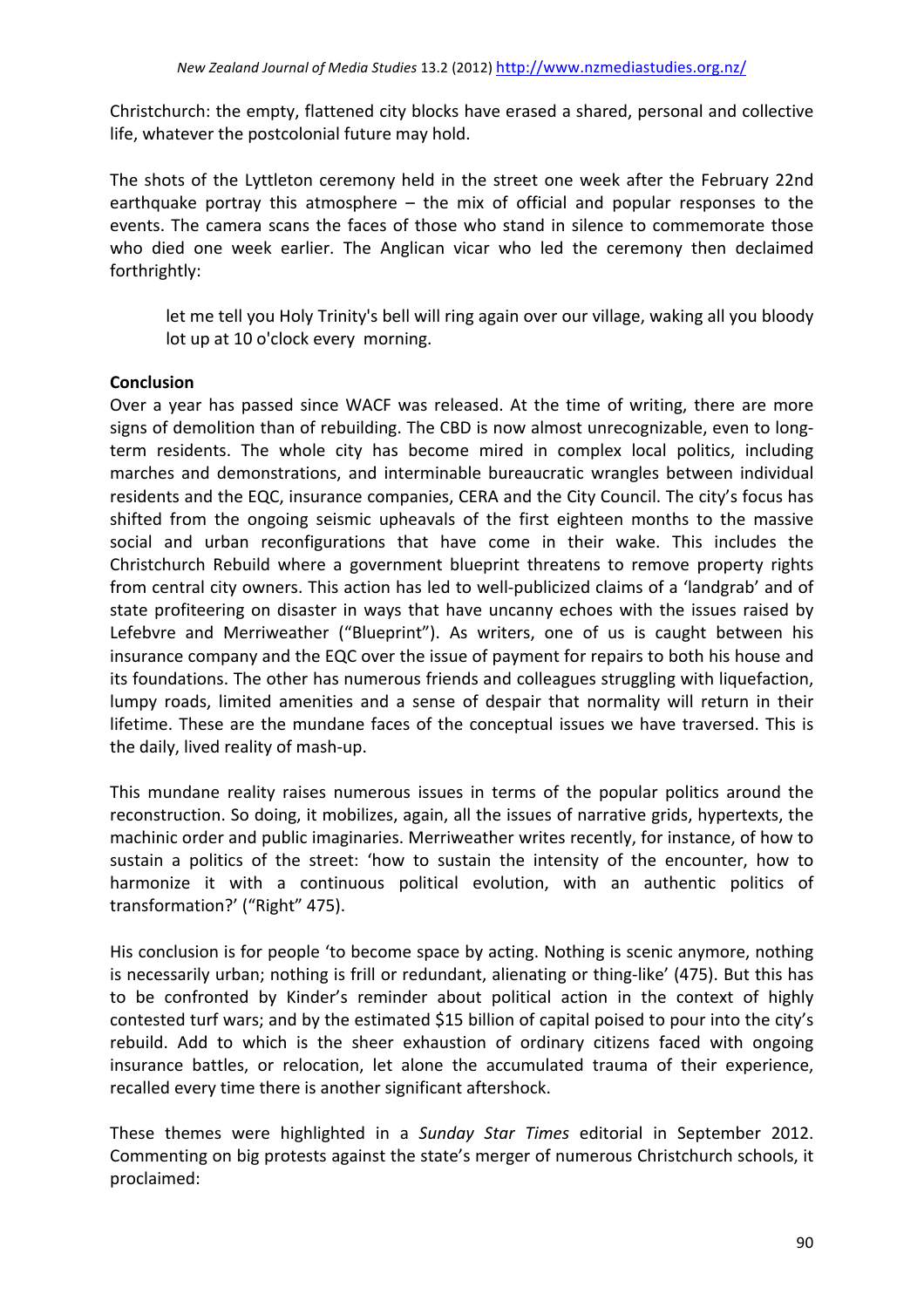Taking to the streets is a way of making yourself heard in a vacuum. A way of finding a voice in a city where many feel mute; a way of taking to your feet where many feel hamstrung; a way of fighting the inertia of bureaucracy ("Game on").

In this context, Smyth's film, and the numerous videos, audios, blogs, podcasts and broadcasts by ordinary citizens reveal alternative ways such a broken, 'munted' city might be reassembled. This is by combining the numerous, partial views of each individual recorder of the oligopticons mentioned earlier. These may become mobilized as collective action through the cumulation of myriad, diverse networks that, under certain conditions, coalesce into public assembly.

This returns us, again, to two issues. First, that to follow this halting, uneven process requires a practice of cross-disciplinary attention that traces the intersection of numerous, intersecting and unforeseeable lines of force and flight (Deleuze and Patton). Such a tragic upheaval cannot be reduced to a single disciplinary purification that would do violence to the very processes under investigation. Consequently, we have proposed that media studies takes it place alongside other social science disciplines as a way of making sense of this devastating experience.

Second, the reassembling of discourses about Christchurch, as we've suggested, is always a mediated process, one which continues to create constantly shifting networks. This, in turn, reconstitutes the idea of public space, not as a stabilised place but as a proliferating, mutating, sometimes threatened one: one that exists online as much as in a geographic location. Recent examples include TC3 Information or UC QuakeStudies. Such an image of public space also suggests it is some distance from Habermas' sober idea of public discourse. This is because the discourses are articulated through social and online media – tweets, tags and blogs  $-$  as personalised, sometimes gossipy, popular, interactive exchanges that fit Tarde's description of how public discourse is created and disseminated ("Tarde"). It is these shifting currents that constitute the narrative grids and hypertexts that are part of the struggle over what the new urban environment of Christchurch is to become.

Terry Austrin is an associate professor in the School of Social and Political Sciences, University of Canterbury, New Zealand. He has research interests in the fields of new media, ethnography, the city, gambling and the sociology of work. He can be reached at terry.austrin@canterbury.ac.nz.

John Farnsworth is a Programme Leader at the New Zealand Broadcasting School. He publishes across a variety of fields. Recently, these have ranged from new communication technologies, ethnography and radio broadcasting to poverty studies and psychoanalysis. He can be reached at johnf@earthlight.co.nz.

#### **Notes**

- $1$  There is an extensive literature on the City Symphony as a historical and current form; this is aside from a further literature on the Cinematic City. As instances of the first category, see Beattie ("City Symphony"), Shapins and Tsivian (2008) or, for discussion of other variations on the form see, for example, Beckett on "City Scherzos & Huang Weikai's *Disorder*." For the Cinematic City (where the symphony form is not central) see, for example, Adil, Brunsdon or the "Media Resources Center".
- Latour and Hermant (1998) 'from the entire Paris set in one view to the multiple Parises within Paris, which together comprise all Paris and which nothing ever resembles. The proliferation of computer technology makes this invisible Paris describable at last.'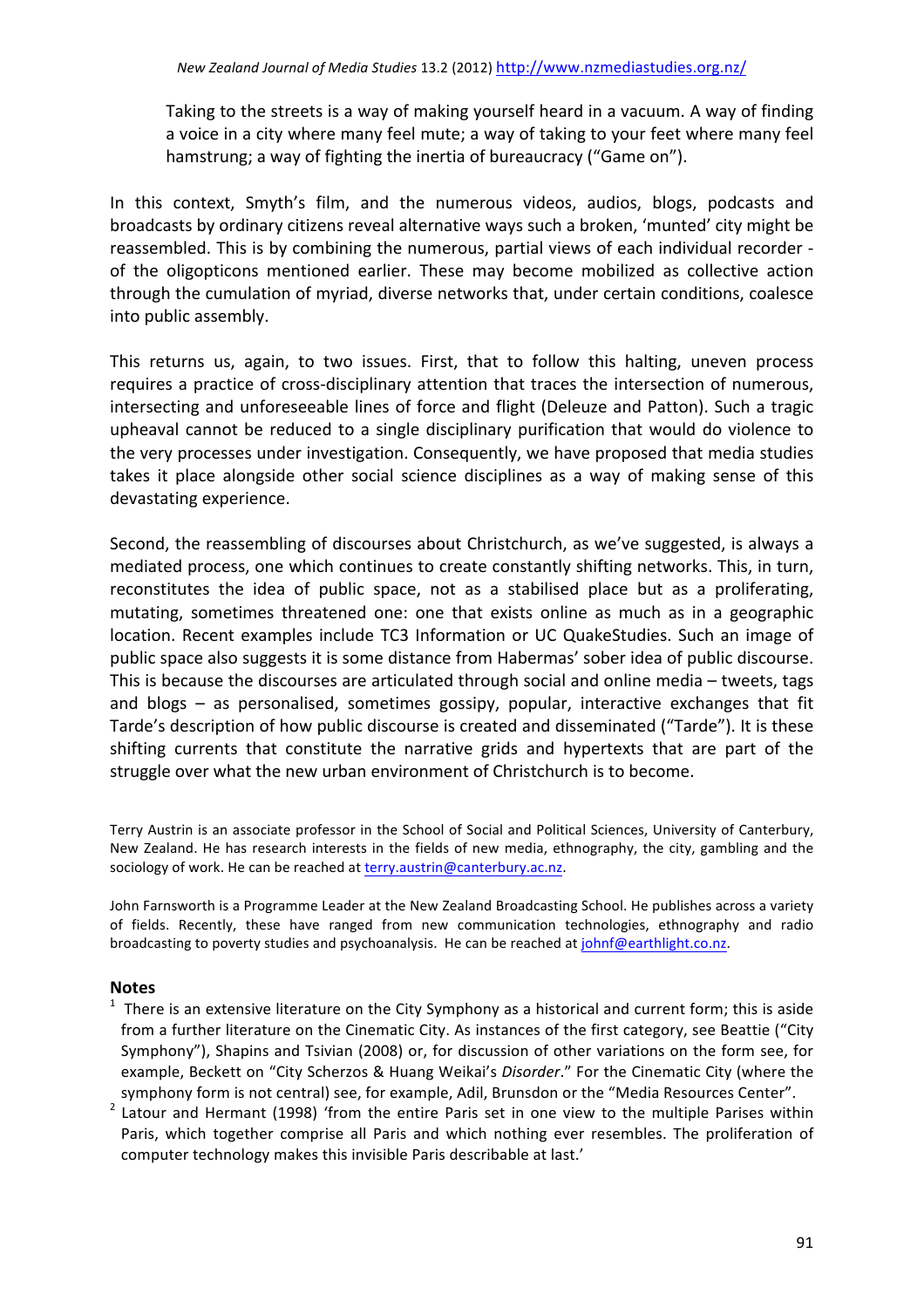#### **Works Cited**

Adil, Alev. Longing and (Un)belonging: Displacement and Desire in the Cinematic City. INTER: A European Cultural Studies Conference in Sweden. Unpublished conference paper, 2007. Advanced Cultural Studies Institute of Sweden (ACSIS) Norrköping, 2007. Print.

Amin A. "The Good City." *Urban Studies* 43.5/6 (2006): 1009-1023. Print.

- Amin, A. "Collective Culture and Urban Public Space." *City* 12:1 (2008): 5-24. Print.
- Amin, A. "Re-thinking the Urban Social." *City: Analysis of Urban Trends, Culture, Theory, Policy, Action*. 11:1 (2011):100-114. Print.
- Amin, A. and N. Thrift. "Cultural-Economy and the City." *Progress in Human Geography* 31.2 (2007): 143-161. Print.
- Amin, A. and N. Thrift. *Cities: Re-Imagining the Urban*. Oxford: Polity. 2002. Print.
- Auge. M. Non-Places: Introduction to an Anthropology of Supermodernity. New York: Verso, 1995. Print.
- Beattie, Keith. "From City Symphony to Global City Film: Documentary Display and the Corporeal." *Screening the Past* 20 (2006): n.pag. Web. 14 June 2012.
- Beckett, C. "City Scherzos & Huang Weikai's *Disorder*." Union Docs. 9 March 2011. Web. 12 June 2012.
- "Blueprint 'landgrab' under fire: Owners fear Govt profiteering." The Press. 16 August 2012. Print.
- "Game on as democracy stands up to bureaucracy." Sunday Star Times. 23 September 2012. Print.
- Brunsdon, Charlotte. "'A Fine and Private Place': The Cinematic Spaces of the London Underground." *Screen* 47.1 (2006):1-17. Print.
- Burns, A. and J. Burgess. "Local and Global Responses to Disaster: #eqnz and the Christchurch Earthquakes." Mapping Online Publics. 25 April 2012. Web. 18 June 2012.
- Calder, Peter. "Movie review: When A City Falls." New Zealand Herald. 24 November 2011. Web. 8 June 2012.
- Cavalcanti, Alberto, dir. Rien que les heures. Néofilm. 1926.
- Cera.govt.nz. Maps. n.d. Web. 12 June 2012.
- Chion, Michel. The Voice in Cinema. Columbia University Press, 1999. Print.
- Christchurch Quake Map. "Latest Quakes." n.d. 16 June 2012.
- "Christchurch quake: Theft arrests in devastated CBD." New Zealand Herald. 23 February 2011: n.pag. Web. 17 June 2012.
- "Contractor jailed for quake thefts." RebuildChristchurch. 17 May 2012. Web. 17 June 2012.
- de Certeau, Michel. The Practice of Everyday Life. Berkeley: University of California Press, 1984. Print.
- Deleuze, Gilles, and Paul Patton. Difference and Repetition. Continuum International Publishing Group, 2005. Print.
- Dodge, M. and Kitchen, R. "Flying through Code/Space: The Real Virtuality of Air Travel." *Environment and Planning A* 36 (2004): 195-211. Print.
- Duda, Marti. "When A City Falls Director: Gerard Smyth." 13th Floor. 22 November 2011. Web. 11 June 2012.
- Edgington, D. W "Reconstructing Kobe: The Geography of Crisis and Opportunity." UBC Press, Vancouver. 14 June 2012. PDF file.
- Gates, Charlie. "Quake Documentary a 'Phenomenal' Success." Stuff.co.nz 21 Feb. 2012. Web. 18 June 2012.
- Geonet.org.nz. Canterbury Quakes. n.d. Web. 15 June 2012.
- Habermas, Jürgen. *The Structural Transformation of the Public Sphere: An Inquiry into a Category of Bourgeois Society*. The MIT Press, 1991. Print.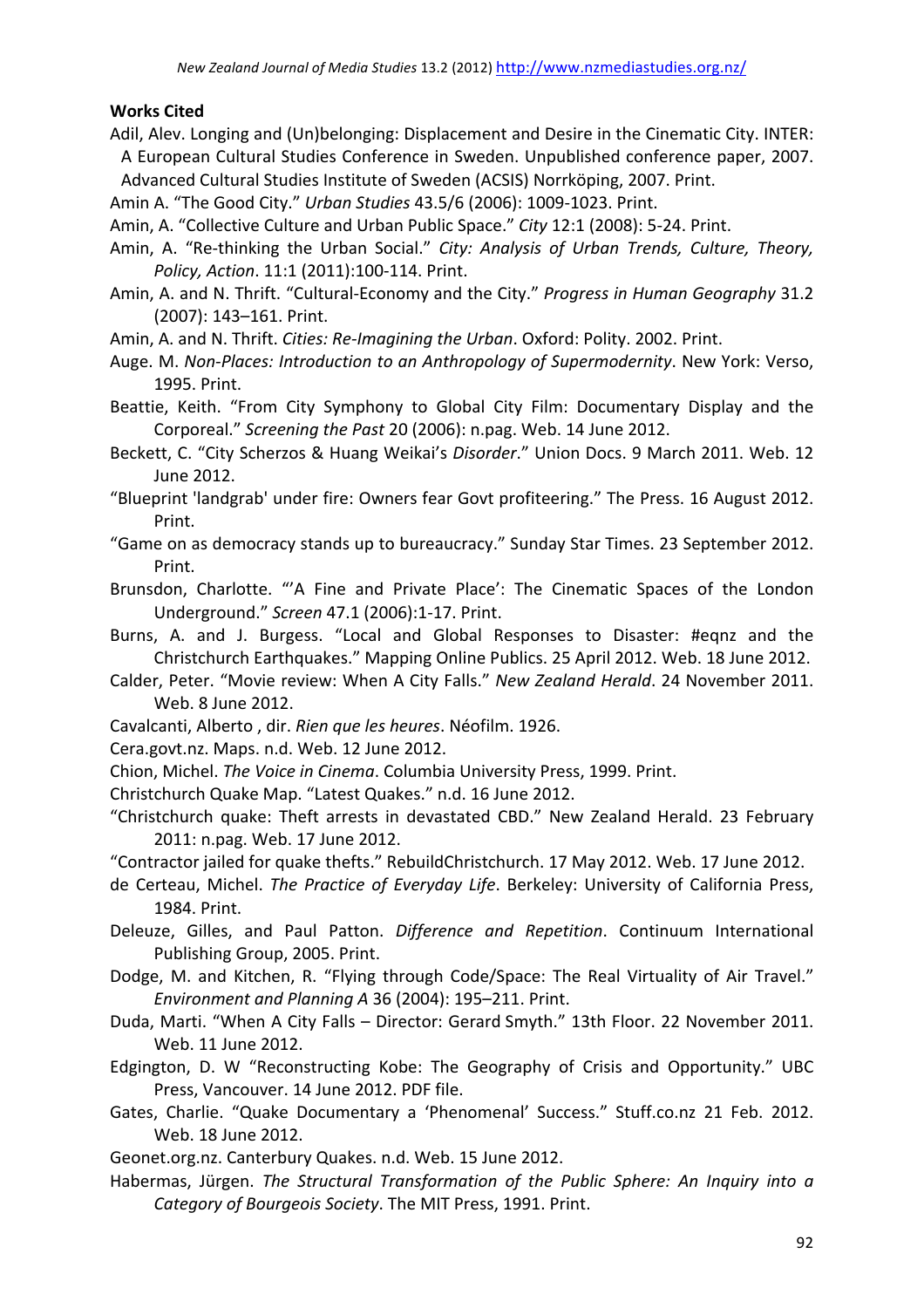- Hansen, Kristi. "Interview: Christchurch Quake Survivor." GottaQuirk. 8 March 2011. Web. 17 June 2012.
- Holmes, D and G. Marcus. 2006. "Fast Capitalism: Para-Ethnography and the Rise of the Symbolic Analyst," in Melissa S. Fisher and Greg Downey (eds.), *Frontiers of Capital*. Durham: Duke University. Print.
- Hustwit, G, dir. *Urbanized*. Swiss Dots Ltd. 2011. Film.
- Kinder, Marsha and Comella, Rosemary. Cultivating Pasadena: From Roses to *Redevelopment*. The Labyrinth Project. USC-Annenberg Center for Communication, 2005. Print.

Latham, A. and D. McCormack. "Moving Cities: Materialities of Urban Geographies. Progress in *Human Geography* 28.6 (2004): 701–724. Print.

- Latour, B. "The debate between Tarde and Durkheim." Environment and Planning D: Society and Space 26, (2008): 761-777.
- Latour, B. and B. Hermant. Paris Ville Invisible, Paris: La Decouverte/Institut Synthelabo, 1998. Print.
- Latour, B. et al. "The Whole is Always Smaller than its Parts: A Digital Test of Gabriel Tarde's Monads." 10 June 2012. PDF file.
- Leyda, Jay, dir. *A Bronx Morning*. Frontier Film Group. 1931.
- Love, T. "Population movement after natural disasters: a literature review and assessment of Christchurch data." Wellington: Sapere Research Group. 2011. PDF file.
- Mabbett, C. "The Latest Christchurch Earthquake told on Social Media Platforms." SocialMediaNZ. 22 February 2011. Web. 18 June 2012.
- MacDonald, S. "The City as Motion Picture: Notes on Some California City Films." *Wide Angle* 19.4 (1997): 109-130. Print.
- MacManus, Richard. "#EQNZ: Social Media Response to the Christchurch Earthquake." ReadWriteWeb. 27 February 2011. Web. 18 June 2012.
- Media Resources Center. "The Cinematic City: The City and Architecture in Motion Pictures." n.d. Web. 14 June 2012.
- Merrifield, A. "The Right to the City and Beyond: Notes on a Lefebvrian reconceptualisation." City 15.3-4 (2011): 468-476. Print.
- Merrifield, A. *Henri Lefebvre: A Critical Introduction*. London: Routledge, 2006. Print.
- Obrist, H.U. "In conversation with Antonio Negri." e-flux journal 18 September 2010. Web. 12 June 2012.
- Parker, Stuart. "Social media usage following the Christchurch earthquake." 22 February 2011. Web. 18 June 2012.
- Purcell, Mark. "Lefebvre and Democracy." Path to the Possible: Democracy on the Horizon. 1 March 2012. Web. 17 June 2012.
- RebuildChristchurch.co.nz. Home. n.d. Web. 17 June 2012.
- Reichman, D. "Forms of ethnography found within the discourse of the subjects of ethnographic research." American Ethnologist 38.3 (2011): 548–558. Print.
- Reichman, Daniel. "Migration and Paraethnography in Honduras." American Ethnologist 38.3 (2011): 548-558. Web. 18 June 2012. Print.
- Ruttmann, Walter, dir. *Berlin, The Symphony of a Great City*. Fox-Europa. 1927.
- Second Sight. "When a City Falls." Watching Films. 30 November 2011. Web. 5 May 2012.
- Shapins. J and Tsivian, Y, A Filmic Map of Moscow: Travelling through Mikhail's Kaufman's City Symphony Moscow 17 September 2012. PDF file.

http://www.jesseshapins.net/writings/JShapins\_KaufmanMoscow.pdf

Thrift, N. "Remembering the Technological Unconscious by Foregrounding Knowledges of Position. *Environment and Planning D: Society and Space*. 22 (2004): 175-190. Print.